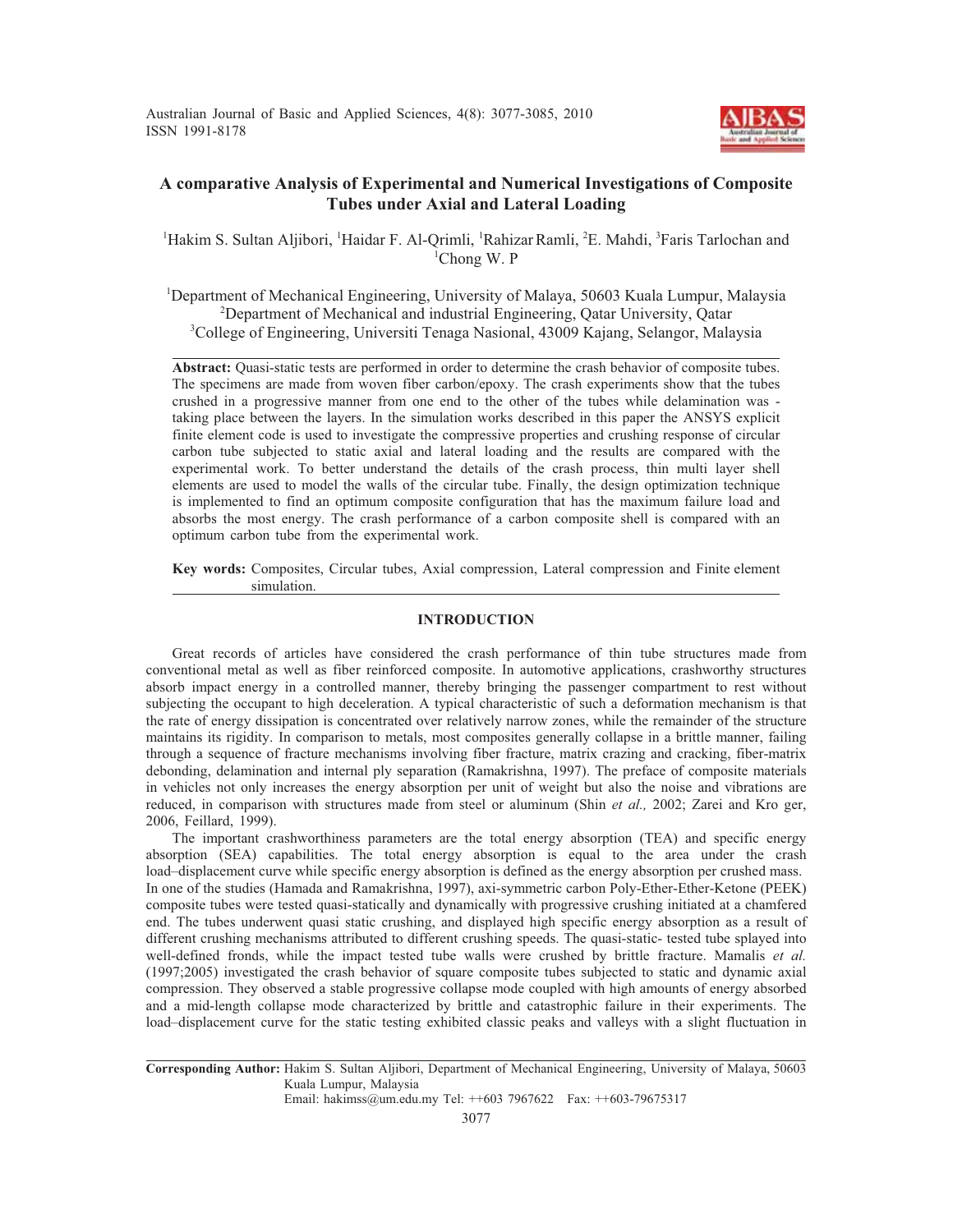amplitude. Soon after, Mamalis *et al.* (2006) investigated the crashing uniqueness of thin walled, carbon fiber reinforced plastic tubular mechanism. They made a comparison between the quasi static and dynamic energy absorption ability.

The high cost of the experimental and physical testing makes design validation by means of numerical methods very attractive. Mamalis *et al.* (2006) and Bisagni *et al.* (2005) used the explicit finite element code, LS-DYNA, to simulate the crash reaction of composite tubes. They used their experimental results to confirm the simulations. El-Hagel *et al.* (2004) used the finite element method to study the quasi-static axial crush behavior of an aluminum composite hybrid tube containing filament wound E glass fiber reinforced epoxy over-wrap around an aluminum tube. The fiber orientation angle in the over-wrap was ±45 to the tube axis.

Dynamic crash tests were performed by Hamidreza *et al.* (2008) who fabricated specimens made from woven roving fiber. Their investigations deal with the experimental and numerical crashworthiness of square composite tubes. Thin shell elements were used to model the tube walls. The contact between the tube walls during deformation used a surface-to-surface contact algorithm to model the glue on the walls. (Gupta and Nagesh, 2006) studied the transition of deformation mode shapes of round aluminum tubes. Quasi-static axial experiments were carried out on aluminum tubes and compared with numerical simulation. The numerical simulation of the collapse was undertaken using a static non-linear finite element analysis in ANSYS software. They used a 20-node quadratic 3D brick element with 2 elements in thickness direction and surface-to-surface contact and found that the folding pattern in FE simulation occurs at the end of the tube in contrast with experiments where it occurs at the top of the tube. (Nagel and Thambiratnam, 2004) studied the energy absorption response of straight and tapered thin-walled rectangular tubes under both quasi-static and dynamic axial impact loading, for variations in wall thickness and-, taper angle. They set up that the dynamic reaction of tapered tubes is more sensitive to impact velocity and wall thickness than taper angle for lower impact velocities. Surface-to-surface algorithm contact between each rigid surface and the tube was used. The shell surface contact in the FE model was treated as frictionless. Mahdi *et al.* (2006) found that throughout the simulation process, as the number of corrugations increases, the amount of absorbed energy significantly increases. Three different tube geometries were modeled by Spagnoli *et al.* (2001); straight tubes, corrugated tubes with different corrugation angles, and tubes with higher number of corrugation surfaces. Shell elements are used in their model structure.

Present numerical models have been used to study the buckling behavior of laminated woven cylinders subjected to axial compression, and non-linear simulations have been undertaken to study the behavior of the composite cylinders. Although several published studies have been conducted to determine the crash characteristics of composite tubes, only few attempts have been made to optimize those behaviors.

#### *Experimental Setup:*

Axial and lateral loads have been applied on a carbon fiber specimen with circular geometry and a  $\pm 45$ fiber orientation angle. The wall thicknesses of the tube was 2.7 mm with a length of 100 mm as shown in Figure 1, with the hand-lay-up method being used to fabricate the specimens as shown in Figure 2.



**Fig. 1:** Mesh generation of (a) the axial loading test and (b) the lateral loading test.

The tube is fabricated by rolling the woven roving carbon onto a rotating wooden mandrel of a circular section. The woven roving carbon fiber is passed through a resin bath by using a brush to make sure the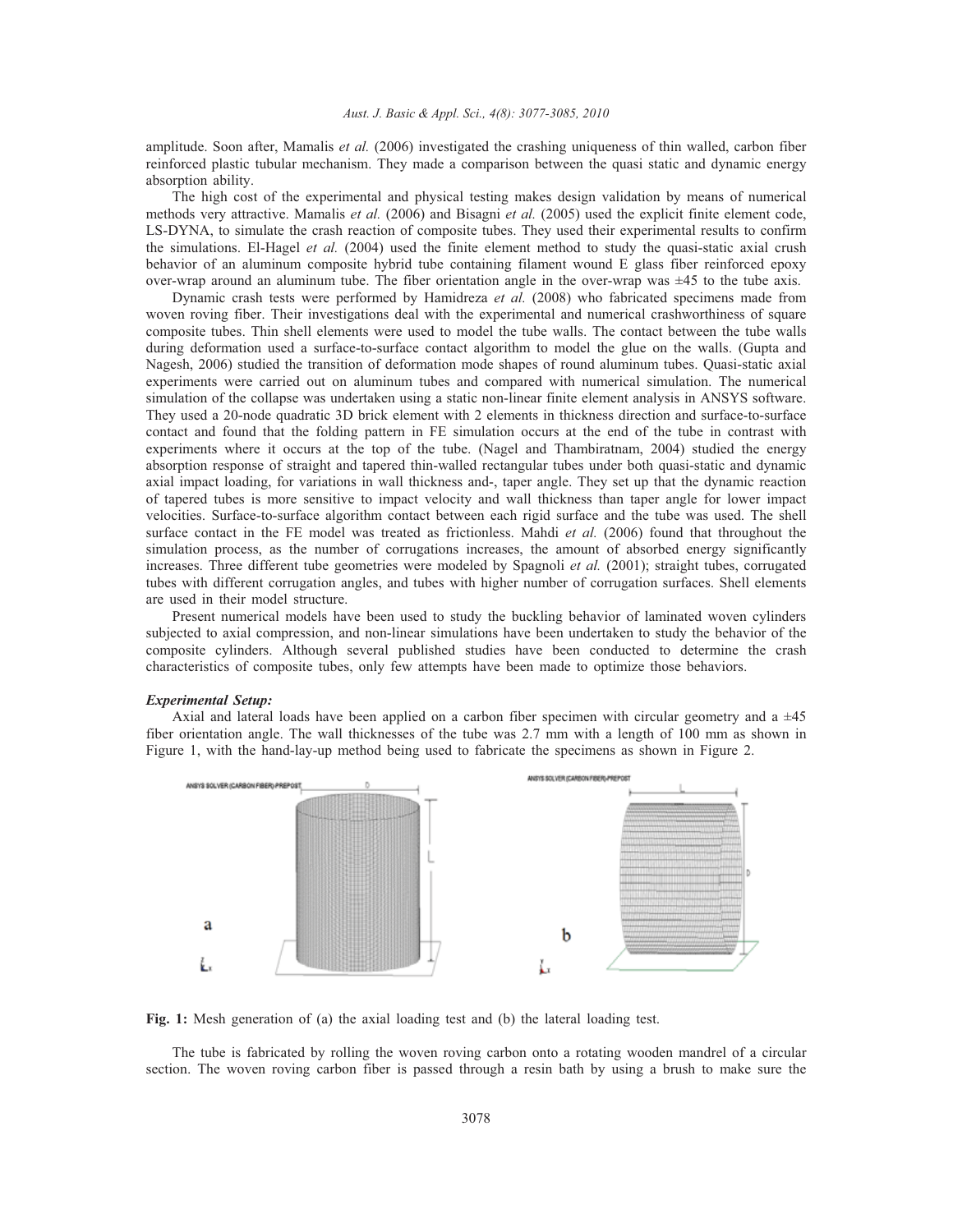specimens have equal amounts of epoxy/resin. The fabricated tube is cured at room temperature (26 C) and left for 24 hrs to provide optimum curing. Finally the cured tube is extracted from the mandrel and cut into the desired dimensions needed for the physical test. A special designed mandrel is used for fabrication of the specimens. Epoxy/resin is used as the matrix of the composite structure. One hundred 100 ml of resin was mixed carefully with 20 ml of hardener. An electrical mixture is used to give an excellent mixing process. The fabrication process was carried out under identical conditions with a fixed fiber orientation of ±45° and the same geometry. The specimens are tested in quasi-static axial compression between two flat steel plates one of which is static and the other one moving at a constant speed of 15 mm/min by using the - INSTRON 4469 digital testing machine with full scale load range of 100kN (Fig.3). Three specimens for each composite tube type are tested. Load and displacement were recorded by an automatic data acquirement system.



**Fig. 2:** Hand lay-up Experimental work



#### **Fig. 3:** INSTRON machine

## *Finite Element Modeling*

ANSYS is a very powerful and impressive computational tool that is used to solve many engineering problems. When performing the dynamic analysis of a structure, the most important concern of the analyst is to find out how the structure will respond over time to a given set of conditions (loads, motion, impact with another structure, etc.). The required input data can be classified into the following categories:

#### *Model Development:*

The ANSYS model is a graphical representation consisting of geometric features (pointes, lines, surfaces, and volumes) and assigned attributes (mesh, geometry, materials, loading, and supports). The finite element simulation described here is done in three steps, the first one being the building of the model as shown in Figure 1, the second step being the non-linear dynamic analysis and the final one being the post-processing of the results. The shell length and inner diameter were constant at 100 mm and 100 mm, respectively. The test was designed and implemented allowing the rigid solid steel plate to move and push into the composite shell as shown in Figure 4 (axial) and Figure 5 (lateral).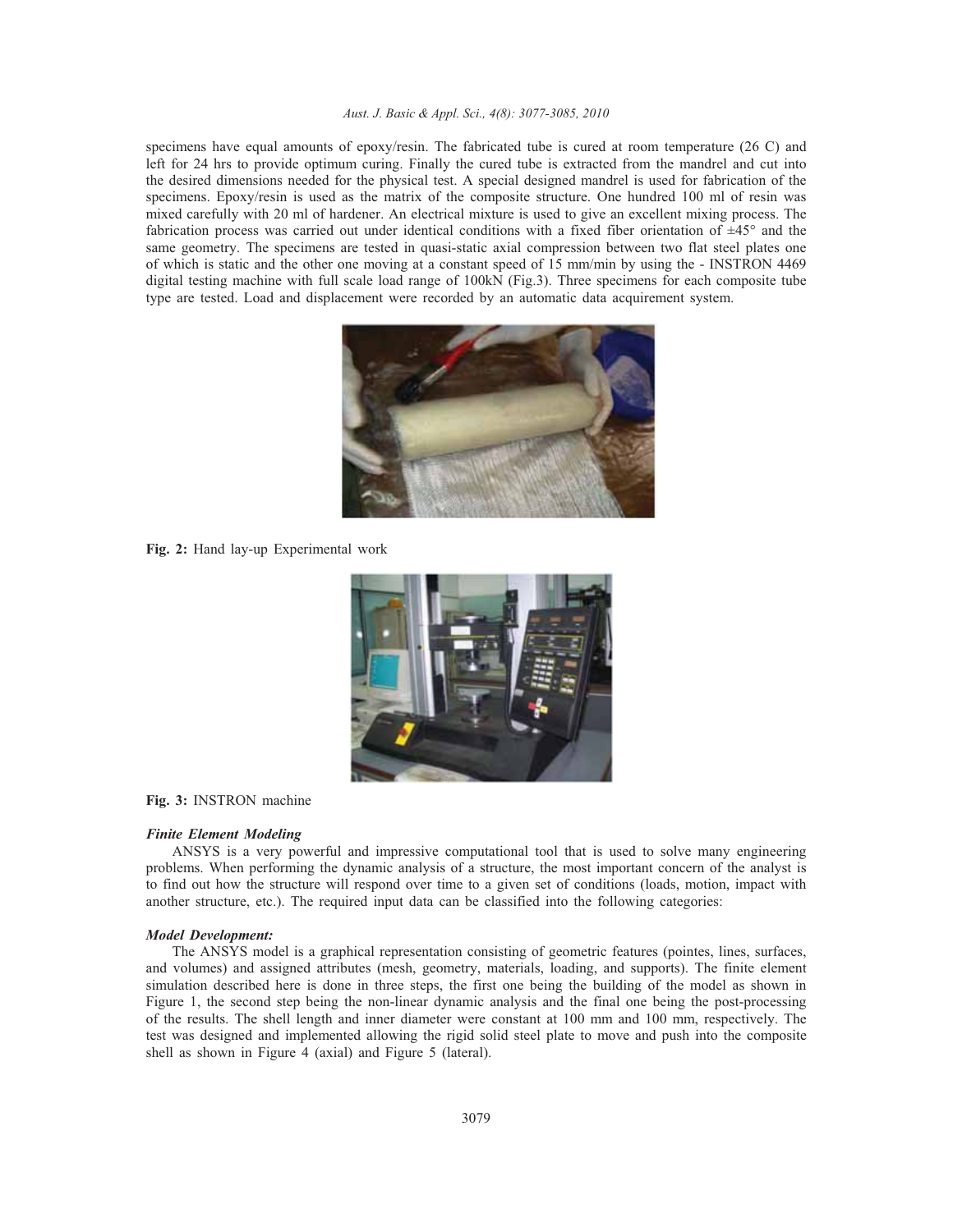# *Material Properties:*

The composite material properties used in this study can be summarized as shown in Table 1.

| <b>Table 1:</b> Material Properties      |             |                      |  |  |  |
|------------------------------------------|-------------|----------------------|--|--|--|
| Material Property                        | Symbol      | Property Value       |  |  |  |
| Mass Density                             | ρ           | $1.8 \text{ g/cm}$ 3 |  |  |  |
| Young's modulus - longitudinal direction | Ea          | 3.2 GPa              |  |  |  |
| Young's modulus - transverse direction   | Eb          | 4.199 GPa            |  |  |  |
| Young's modulus - normal direction       | Ec          | 8.199 GPa            |  |  |  |
| Poisson's ratio ba                       | <b>PRBA</b> | 0.35                 |  |  |  |
| Poisson's ratio ca                       | <b>PRCA</b> | 0.35                 |  |  |  |
| Poisson's ratio cb                       | <b>PRCB</b> | 0.3                  |  |  |  |
| Shear Stress                             | Gab         | $4.00$ GPa           |  |  |  |
| Shear Stress                             | Gbc         | $4.00$ GPa           |  |  |  |
| Shear Stress                             | Gca         | 3.98 GPa             |  |  |  |
| Material angle                           | <b>BETA</b> | $45^{\circ}$         |  |  |  |

# *Boundary Condition:*

The boundary conditions of the composite tube are that one end was loaded by a rigid steel plate, while the other end was fully constrained in all degrees of freedom (DOF). The total duration of the analysis was set at 6 seconds.



**Fig. 4:** Boundary Conditions of FEA Axial Test



**Fig. 5:** Boundary Conditions of FEA lateral Test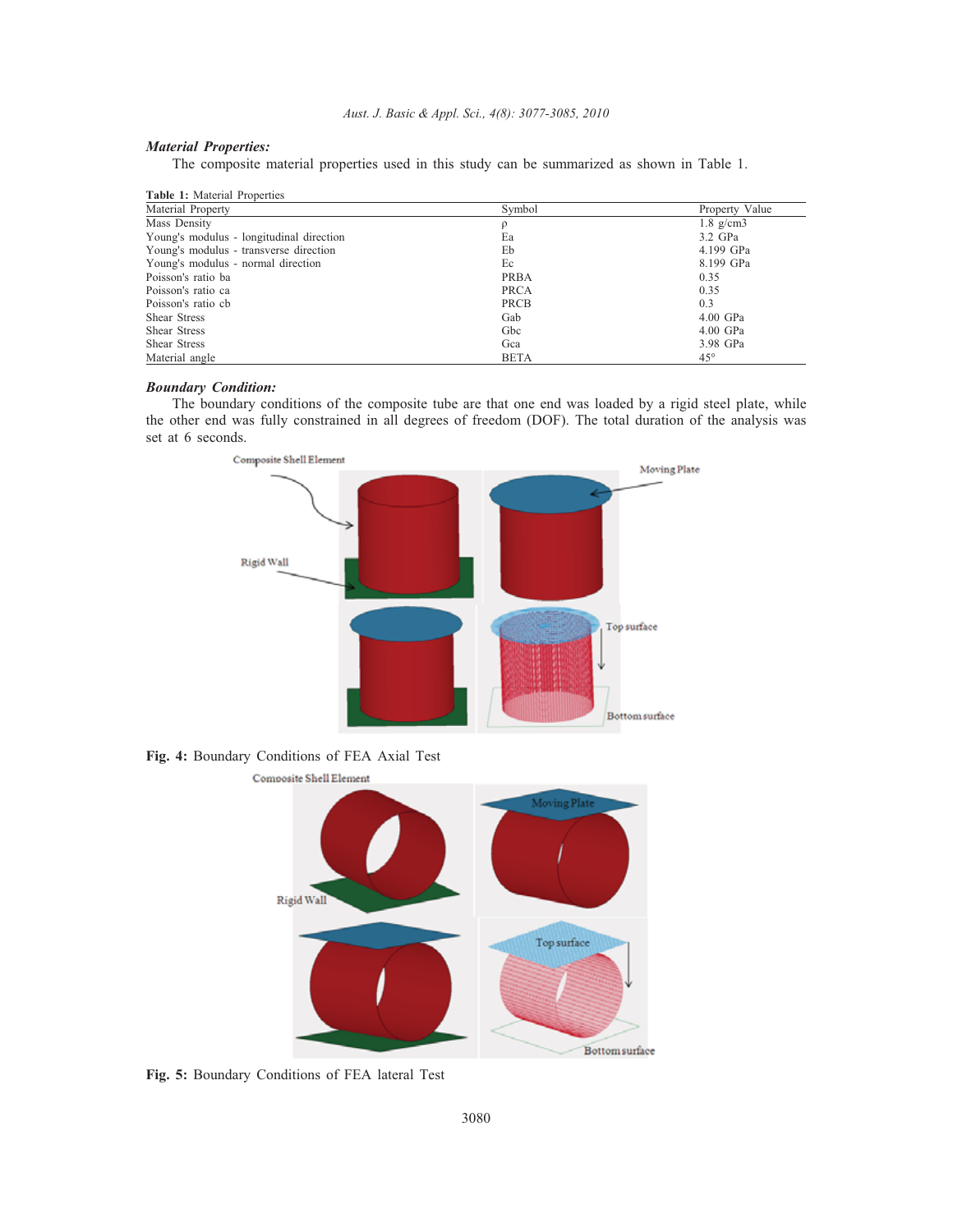#### *Contact:*

Equally important as the geometry, meshing, type of element and material properties, are the contact definitions for interacting parts of the model Contact elements and automatic surface-to-surface (ASTS) contact is used during the crushing between the steel plate and the composite shell.

#### *Experimental and Numerical Results:*

The individual ability to withstand shock loading depends on the period and deceleration of the crash pulse. Thus, the crush time is one of the most important parameters to characterize the vehicle occupant damage. The crushing sequence of the axial loading and the different types of failures are shown in Figure 6. When time T= 0sec there is no deflection in the model but when the time reaches 0.599 sec it starts splaying to the outside of the tube which is progressive failure mode as shown in Figure 7. While the time is running complex failure modes occur in the model between buckling and folding. The buckling of the model starts when the time is equal to 2.6 sec while the delamination cracks are clear at  $T= 3.5$ sec. At  $T= 6.00$  sec the test ends and the folding failure mode is clear at this stage. The lateral loading test (Figure 8) starts when the time is equal to zero second and ends at 4.5 sec. The failure becomes clear when T= 1.5sec and continues until the end as shown in Figure 9.



**Fig. 6:** Experimental and FEA Axial Test



**Fig. 7:** Time Steps of the axial crushing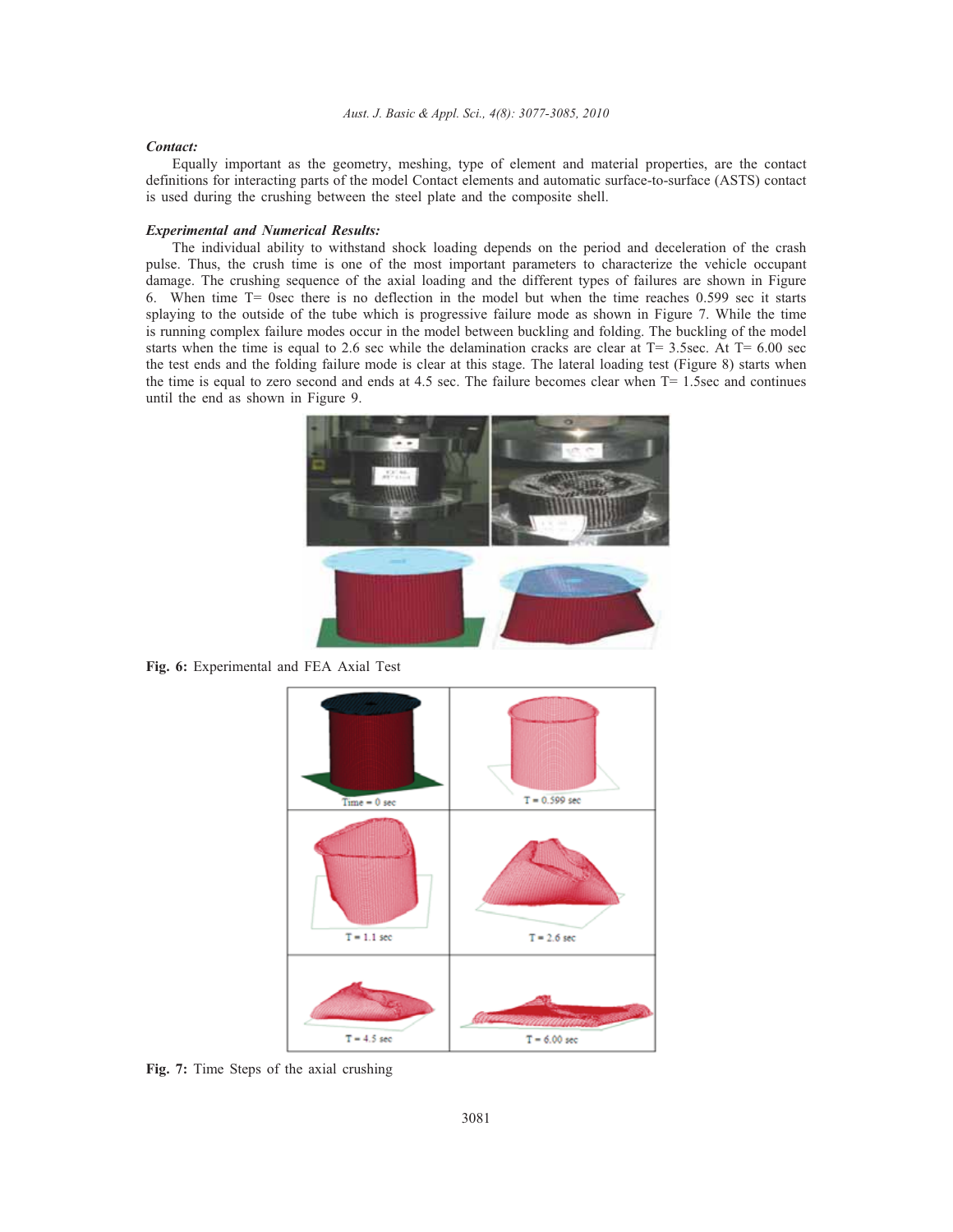

**Fig. 8:** Experimental and FEA Lateral Test



**Fig. 9:** Time Steps of the lateral crushing

#### *Comparison between Experimental Results and Finite Element Analysis:*

Figures 10 and 11 show that the load-displacement curves of the experimental results obtained from this study have been compared with finite element results by using ANSYS/LS DYNA software for axial and lateral loading. The maximum failure load and the average crushing load are discussed and the calculations of the crashworthiness parameters are listed in Table 2. The load- displacement curves of the experimental and the finite element are shown to draw comparisons. It is clear that the curves have the same trend. The maximum failure load for the FEA ( $P_{max}$ = 52.81kN) produced a higher value in comparison to the experimental results ( $P_{\text{max}}$ = 48.16kN). According to the crashworthiness parameters it was calculated that the FEA results produced more energy absorption than the experimental results, but the load ratio is the same for both the experimental and FEA results because the initial failure load is equal to the maximum failure load. In the lateral loading test the experimental results produced a higher value for maximum failure load with ( $P_{max}$ = 3.00kN) compared with FEA ( $P_{\text{max}}$  = 2.88kN). In addition the slop of the FEA has the same path as the experimental curve because in the experiment there are two types of failure modes which occur. In both of the specimens the finite element and experimental buckling failure mode occur, but in the experimental results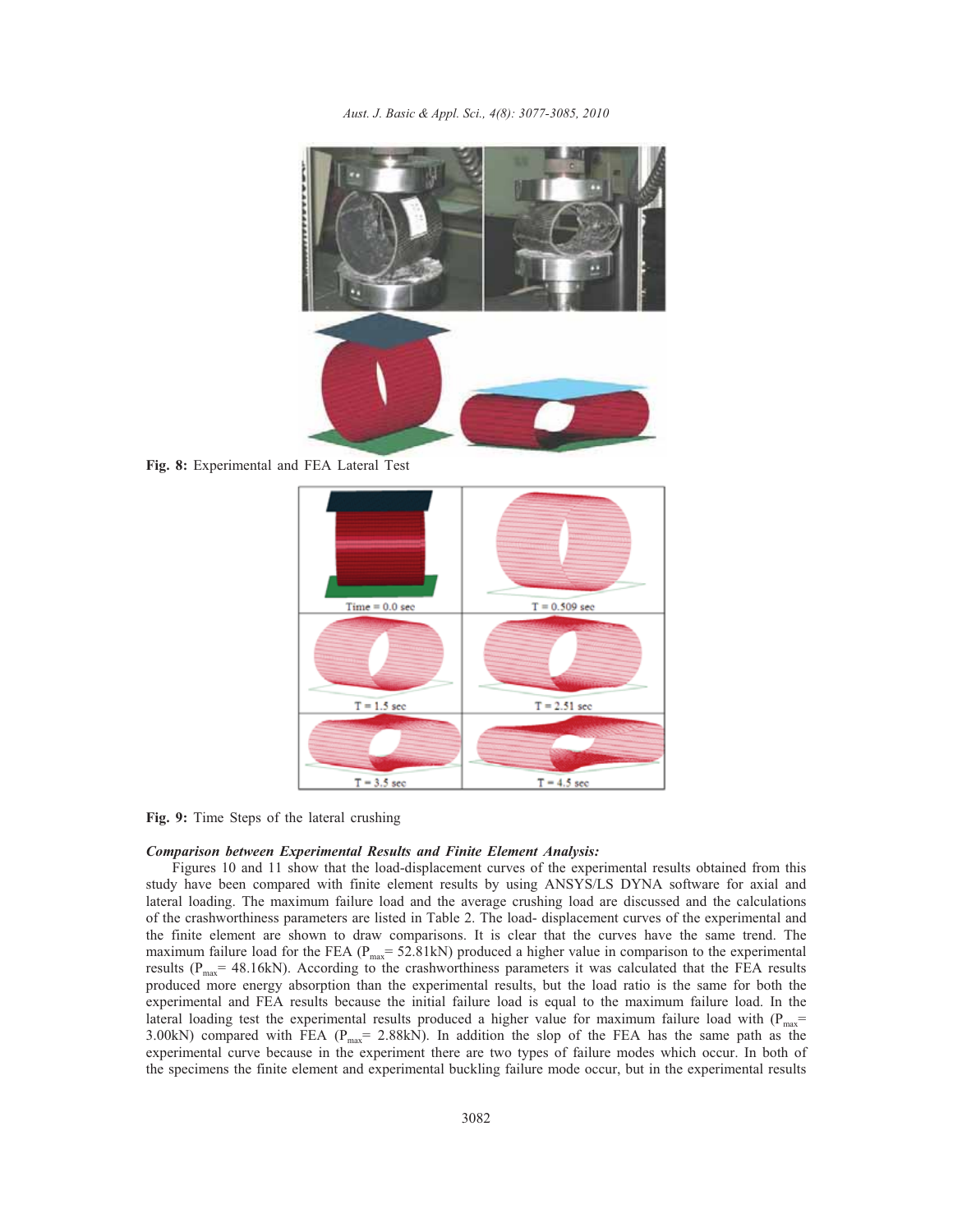fiber breakage can be seen when the load reaches the peak, with a sharp drop occurring in the load curve because of the fiber breakage. The difference is clear. The total energy absorption (TEA) and the crush force efficiency of experimental results have higher values. Table 3 shows the crashworthiness parameters of the experimental and FEA results.



**Fig. 10:** Load-displacement curve of experimental and FEA (Axial loading). **Lateral Loading** 



**Fig. 11:** Load-displacement curve of experimental and FEA (Lateral loading).

|                 | <b>Table 2:</b> Compression between FEA and the experimental work          |                    |                  |                     |                     |                  |            |  |
|-----------------|----------------------------------------------------------------------------|--------------------|------------------|---------------------|---------------------|------------------|------------|--|
| Test type       |                                                                            |                    | <b>FEA</b>       |                     |                     | <b>EXP</b>       |            |  |
| Load $(kN)$     |                                                                            | $P_{max}$          |                  | $P_{av}$            | $P_{max}$           |                  | $P_{av}$   |  |
| Axial loading   |                                                                            |                    | 52.81            | 16.01               | 48.16               |                  | 15.41      |  |
| Lateral loading |                                                                            | 2.88               |                  | 1.29                | 1.47<br>3.00        |                  |            |  |
| Test type       | <b>Table 3:</b> Crashworthiness parameters of experimental and FEA results | <b>PR</b><br>kN/kN | <b>TEA</b><br>kJ | <b>SEA</b><br>kJ/Kg | <b>VEA</b><br>kJ/m3 | <b>CFE</b><br>kJ | C<br>mm/mm |  |
| Axial           | <b>FEA</b>                                                                 |                    | 3.99             | 43.48               | 50.87               | 0.3              | 0.75       |  |
| loading         | <b>EXP</b>                                                                 |                    | 3.73             | 40.65               | 47.56               | 0.31             | 0.77       |  |
| Lateral         | <b>FEA</b>                                                                 |                    | 0.11             | 1.3                 | 1.52                | 0.44             | 0.41       |  |
| loading         | <b>EXP</b>                                                                 | 0.79               | 0.16             | 1.74                | 2.03                | 0.48             | 0.66       |  |

#### *Stress:*

The stress which occurred on the carbon shell has been discussed. From Figures 12 and 13, the blue color refers to the steady state, which means there is no stress on the tube. Moving the plate down will cause a stress along the shell and the centre of this maximum stress is in the middle of the tube which is represented in red. While the plate moves down, three red spots of stress will appear on the surface of the tube. The beginning of the buckling transfers the three spots of the maximum stress into two spots with the proceeding of the plate. Reaching 80 mm which is the end point of the crash distance the area of the stress becomes smaller. From all of the above, we can conclude that the stress was allocated mostly in the middle of the shell. Surprisingly, the lateral loading test shows us that the centre of the maximum stress is occurred in the middle of the tube as well.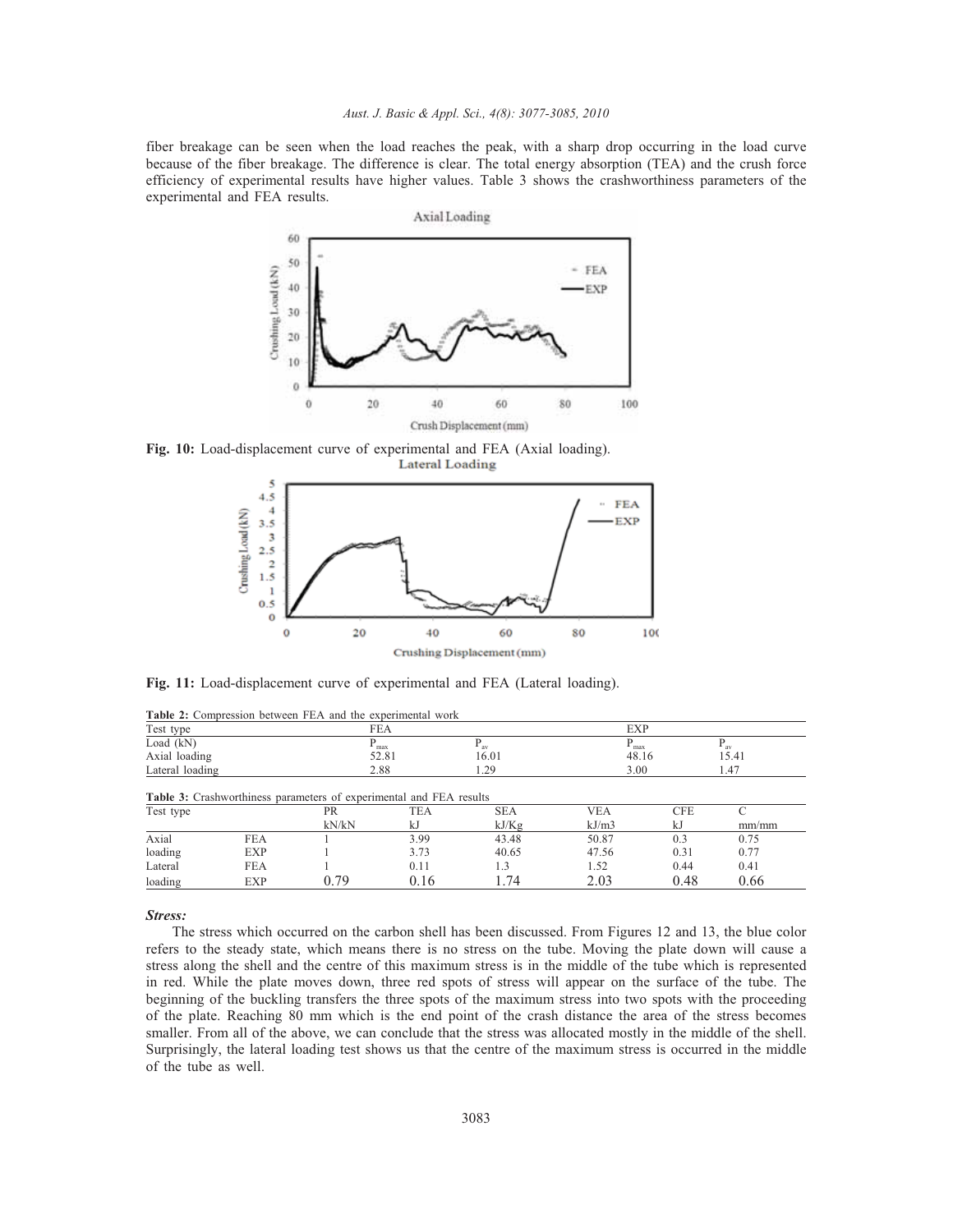*Aust. J. Basic & Appl. Sci., 4(8): 3077-3085, 2010*



**Fig. 13:** Stresses in lateral loading

#### *Failure Modes:*

When a solid steel plate moves during the composite shell, the fibers directly below the plate provide the resistive force to the steel plate motion. This resistance and force are exerted by the composite and, at the same time the carbon shell is deformed during the crush and the initial deformation of the shell takes place by increases in radial direction and the damage developed from the moving of plate at the one edge of the carbon shell. These deformations in the composite structure cause some energy absorption. The specimen shows that the failure occurs in the contact area between the solid steel plate and composite carbon shell. These failure modes may be summarized as:

- 1. Matrix cracks lead to the splitting of the inner most wall layer of the composite shell.
- 2. With the continuous slipping of the solid plate and growth of damage, the innermost layer experiences

#### *Conclusion:*

In the experimental part we could not know exactly the particular value for several factors for instance time, stress, and failures. Using the finite element simulation helped us to better understand these three measurements. Comparison between the experimental and finite element results is made. Furthermore, this comparison was carried out to observe the effect of combined axial and lateral loads on the crushing of the composite tube which emerged as the optimum shape in the experimental work. Carbon fiber reinforced composite tube, using a matrix of epoxy resin and hardener, was fabricated. The tube has a  $\pm 45^\circ$  orientation